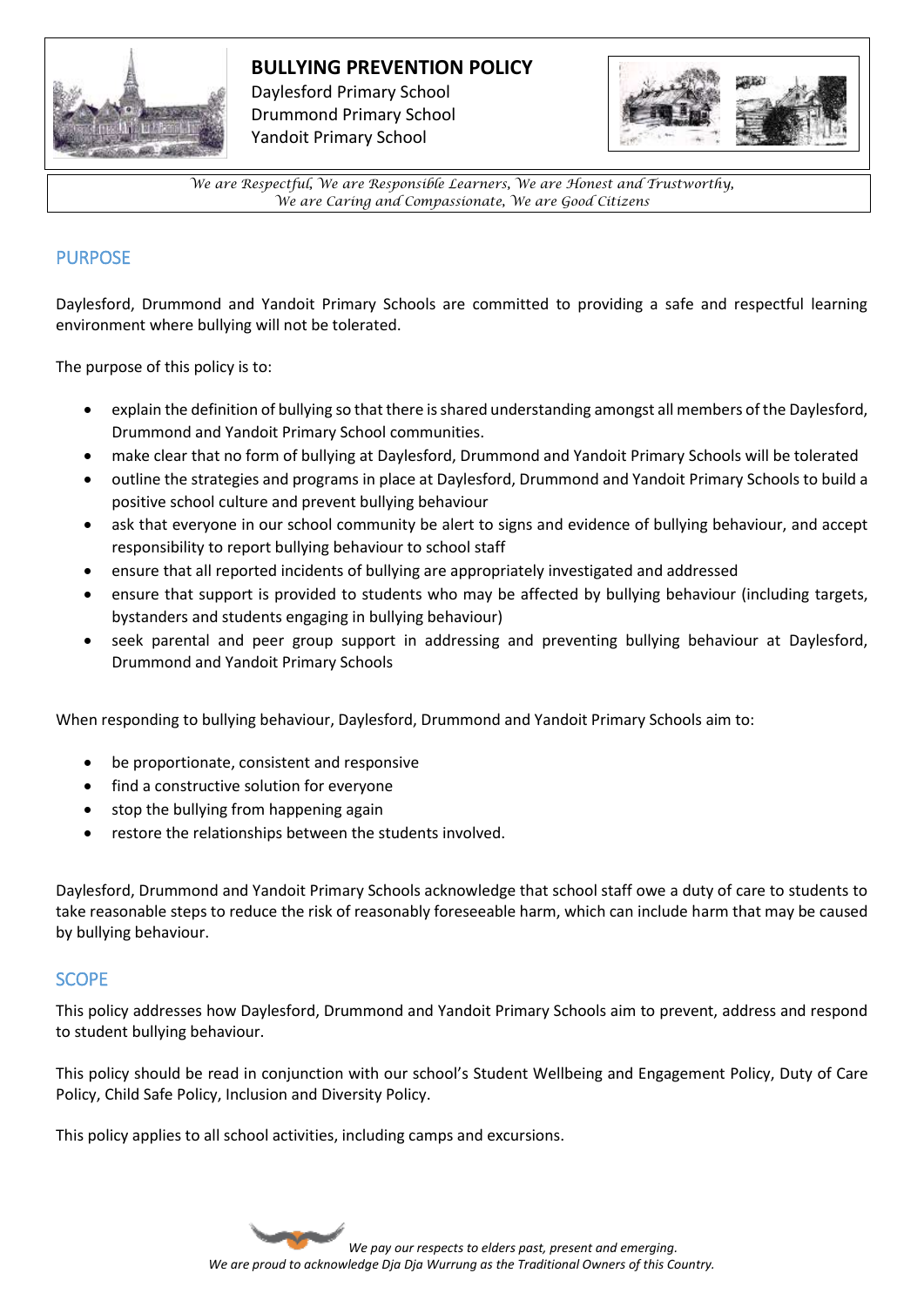### **POLICY**

# **Definitions**

# **Bullying**

In 2018 the Education Council of the Council of Australian Governments endorsed the following definition of bullying for use by all Australian schools:

*Bullying is an ongoing and deliberate misuse of power in relationships through repeated verbal, physical and/or social behaviour that intends to cause physical, social and/or psychological harm. It can involve an individual or a group misusing their power, or perceived power, over one or more persons who feel unable to stop it from happening.*

*Bullying can happen in person or online, via various digital platforms and devices and it can be obvious (overt) or hidden (covert). Bullying behaviour is repeated, or has the potential to be repeated, over time (for example, through sharing of digital records)*

*Bullying of any form or for any reason can have immediate, medium and long-term effects on those involved, including bystanders. Single incidents and conflict or fights between equals, whether in person or online, are not defined as bullying.*

## **Bullying has three main features:**

- It involves a misuse of power in a relationship
- It is ongoing and repeated, and
- It involves behaviours that can cause harm.

# **Bullying can be:**

- 1. *direct* physical bullying e.g. hitting, tripping, and pushing or damaging property.
- 2. *direct* verbal bullying e.g. name calling, insults, homophobic or racist remarks, verbal abuse.
- 3. *indirect* bullying e.g. spreading rumours, playing nasty jokes to embarrass and humiliate, mimicking, encouraging others to socially exclude a person and/or damaging a person's social reputation or social acceptance.

*Cyberbullying* is direct or indirect bullying behaviours using digital technology. For example via a mobile device, computers, chat rooms, email, social media, etc. It can be verbal, written and include images, video and/or audio.

# **Other distressing and inappropriate behaviours**

Many distressing and inappropriate behaviours may not constitute bullying even though they are unpleasant. Students who are involved in or who witness any distressing and inappropriate behaviours should report their concerns to school staff and our schools will follow the Student Wellbeing and Engagement Policy, Duty of Care Policy, Child Safe Policy, Inclusion and Diversity Policy.

*Mutual conflict* involves an argument or disagreement between people with no imbalance of power. In incidents of mutual conflict, generally, both parties are upset and usually both want a resolution to the issue. Unresolved mutual conflict can develop into bullying if one of the parties targets the other repeatedly in retaliation.

*Social rejection or dislike* is not bullying unless it involves deliberate and repeated attempts to cause distress, exclude or create dislike by others.

*Single-episode acts* of nastiness or physical aggression are not the same as bullying. However, single episodes of nastiness or physical aggression are not acceptable behaviours at our school and may have serious consequences for students engaging in this behaviour. Daylesford, Drummond and Yandoit Primary Schools will use its Student Wellbeing and Engagement Policy, Duty of Care Policy, Child Safe Policy, Inclusion and Diversity Policy to guide a response to single episodes of nastiness or physical aggression.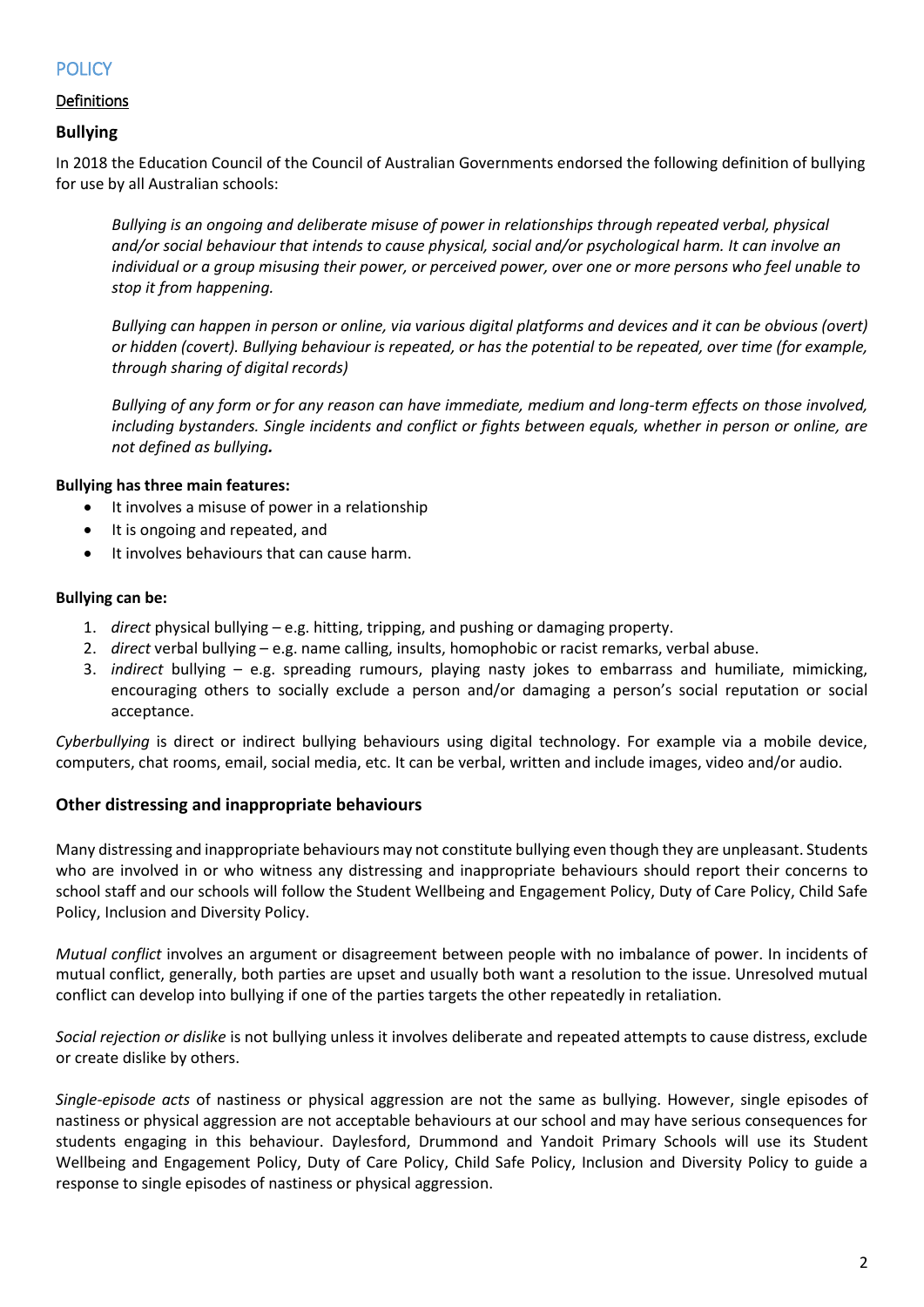*Harassment* is language or actions that are demeaning, offensive or intimidating to a person. It can take many forms, including sexual harassment and disability harassment. Further information about these two forms of harassment, including definitions, is set out in our Inclusion and Diversity Policy. Harassment of any kind will not be tolerated at Daylesford, Drummond and Yandoit Primary Schools and may have serious consequences for students engaging in this behaviour. Daylesford, Drummond and Yandoit Primary Schools will use its Student Wellbeing and Engagement Policy to guide a response to students demonstrating harassing behaviour, unless the behaviour also constitutes bullying, in which case the behaviour will be managed in accordance with this Bullying Prevention Policy.

### BULLYING PREVENTION

Daylesford, Drummond and Yandoit Primary Schools have a number of programs and strategies in place to build a positive and inclusive school culture. We strive to foster a school culture that prevents bullying behaviour by modelling and encouraging behaviour that demonstrates acceptance, kindness and respect.

Bullying prevention at Daylesford, Drummond and Yandoit Primary Schools is proactive and is supported by research that indicates that a whole school, multifaceted approach is the most effect way to prevent and address bullying. At our school:

- We have a positive school environment that provides safety, security and support for students and promotes positive relationships and wellbeing.
- We strive to build strong partnerships between the school, families and the broader community that means all members work together to ensure the safety of students.
- Teachers are encouraged to incorporate classroom management strategies that discourage bullying and promote positive behaviour.
- Teachers will implement the Department of Education's Resilience, Rights and Respectful Relationships (RRRR,) in classrooms.
- Opportunities for a range of year level incursions and programs are planned for each year to raise awareness about bullying and its impacts.
- In the classroom, our social and emotional learning curriculum teaches students what constitutes bullying and how to respond to bullying behaviour assertively. This promotes resilience, assertiveness, conflict resolution and problem solving.
- Our FAMILIES program encourages positive relationships between students in different year levels. We seek to empower students to be confident communicators and to resolve conflict in a non-aggressive and constructive way.
- Students are encouraged to look out for each other and to talk to teachers and older peers about any bullying they have experienced or witnessed.

For further information about our engagement and wellbeing initiatives, please see our Student Wellbeing and Engagement policy/Student Engagement Policy.

## INCIDENT RESPONSE

#### Reporting concerns to Daylesford, Drummond and Yandoit Primary Schools

Bullying complaints will be taken seriously and responded to sensitively at our schools.

Students who may be experiencing bullying behaviour, or students who have witnessed bullying behaviour, are encouraged to report their concerns to school staff as soon as possible.

Our ability to effectively reduce and eliminate bullying behaviour is greatly affected by students and/or parents and carers reporting concerning behaviour as soon as possible, so that the responses implemented by Daylesford, Drummond and Yandoit Primary Schools are timely and appropriate in the circumstances.

We encourage students to speak to a classroom, specialist or yard duty teacher first. However, students are welcome to discuss their concerns with any trusted member of staff including any teacher or Principal Class Officer. The Student Welfare Coordinator/Assistant Principal needs to be informed of any major issues.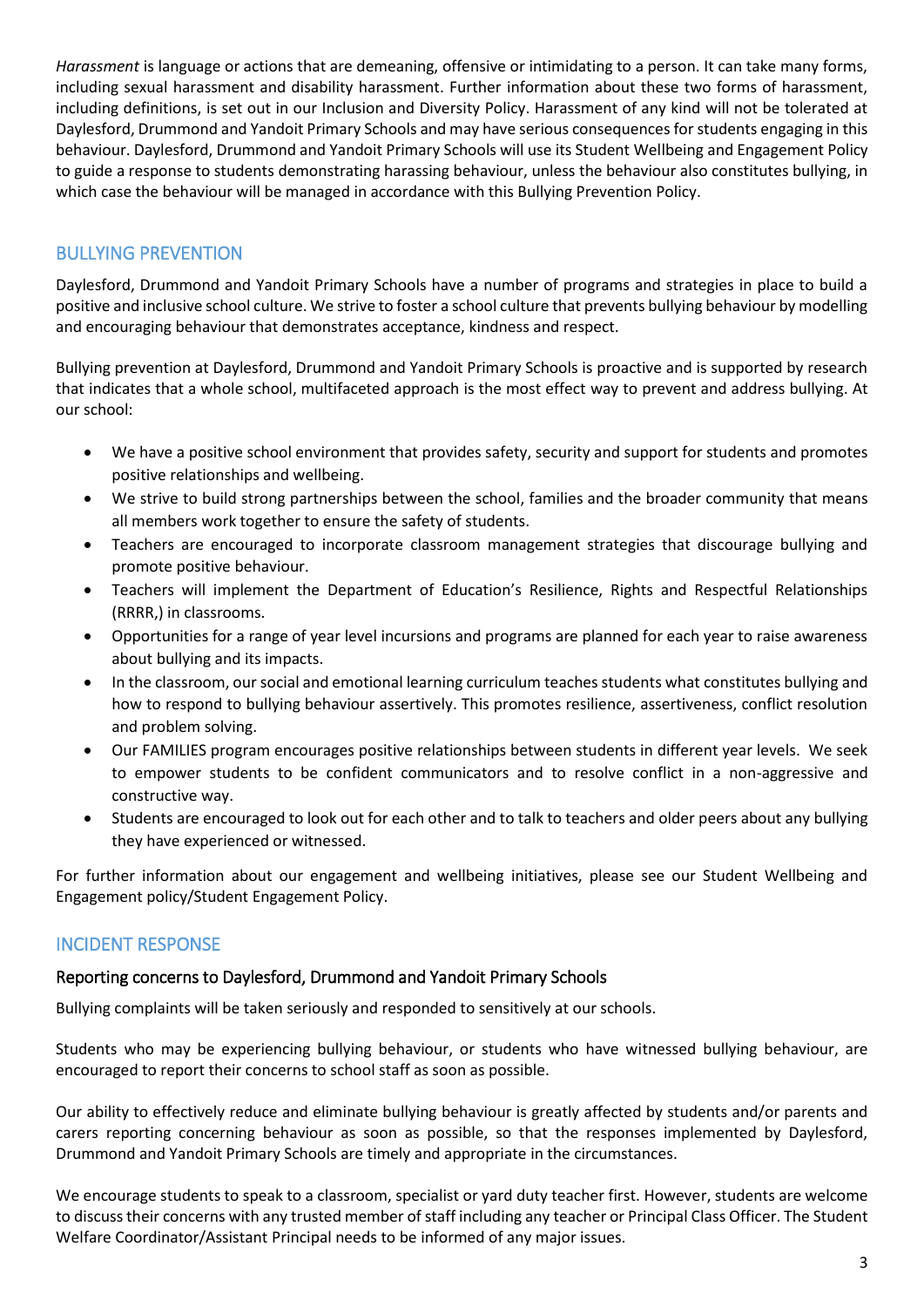Parents or carers who develop concerns that their child is involved in, or has witnessed bullying behaviour at Daylesford, Drummond and Yandoit Primary Schools should contact their child's classroom teacher or Student Welfare Coordinator/Assistant Principal. Phone: 53482480 or by email [daylesford.ps@edumail.vic.gov.au](mailto:daylesford.ps@edumail.vic.gov.au)

### Investigations

When notified of alleged bullying behaviour, school staff are required to:

- 1. record the details of the allegations and send the details to the Student Welfare Co-ordinator.
- 2. inform all relevant staff

The teaching staff and the Student Welfare Coordinator/Assistant Principal are responsible for investigating allegations of bullying in a timely and sensitive manner. To appropriately investigate an allegation of bullying, the teaching staff and the Student Welfare Coordinator/Assistant Principal may:

- speak to the those involved in the allegations, including the target/s, the students allegedly engaging in bullying behaviour/s and any witnesses to the incidents
- speak to the parents of the students involved
- speak to the teachers of the students involved
- take detailed notes of all discussions for future reference
- obtain written statements from all or any of the above.

All communications with the persons involved in the course of investigating an allegation of bullying will be managed sensitively. Investigations will be completed as quickly as possible to allow for the behaviours to be addressed in a timely manner.

The objective of completing a thorough investigation into the circumstances of alleged bullying behaviour is to determine the nature of the conduct and the students involved. A thorough understanding of the alleged bullying will inform staff about how to most effectively implement an appropriate response to that behaviour.

Serious bullying, including serious cyberbullying, is a criminal offence and may be referred to Victoria Police. For more information, see: [Brodie's Law.](http://www.education.vic.gov.au/about/programs/bullystoppers/Pages/advicesheetbrodieslaw.aspx)

#### Responses to bullying behaviours

When the teaching staff and the Student Welfare Coordinator/Assistant Principal have sufficient information to understand the circumstances of the alleged bullying and the students involved, a number of strategies may be implemented to address the behaviour and support affected students.

There are a number of factors that will be considered when determining the most appropriate response to the behaviour. When making a decision about how to respond to bullying behaviour, Daylesford, Drummond and Yandoit Primary Schools will consider:

- the age and maturity of the students involved
- the severity and frequency of the bullying, and the impact it has had on the target student
- whether the student/s engaging in bullying behaviour have displayed similar behaviour before
- whether the bullying took place in a group or one-to-one context
- whether the students engaging in bullying behaviour demonstrates insight or remorse for their behaviour
- the alleged motive of the behaviour, including any element of provocation.

The staff member and the Student Welfare Coordinator/Assistant Principal may implement all, or some of the following responses to bullying behaviours:

- Offer counselling support to the victim student or students, including referral to Student Support Services Officers or an external provider as recommended by the Student Incident Response Unit of DET.
- Offer counselling support to the perpetrator student or students, including referral to Student Support Services Officers or an external provider as recommended by the Student Incident Response Unit of DET.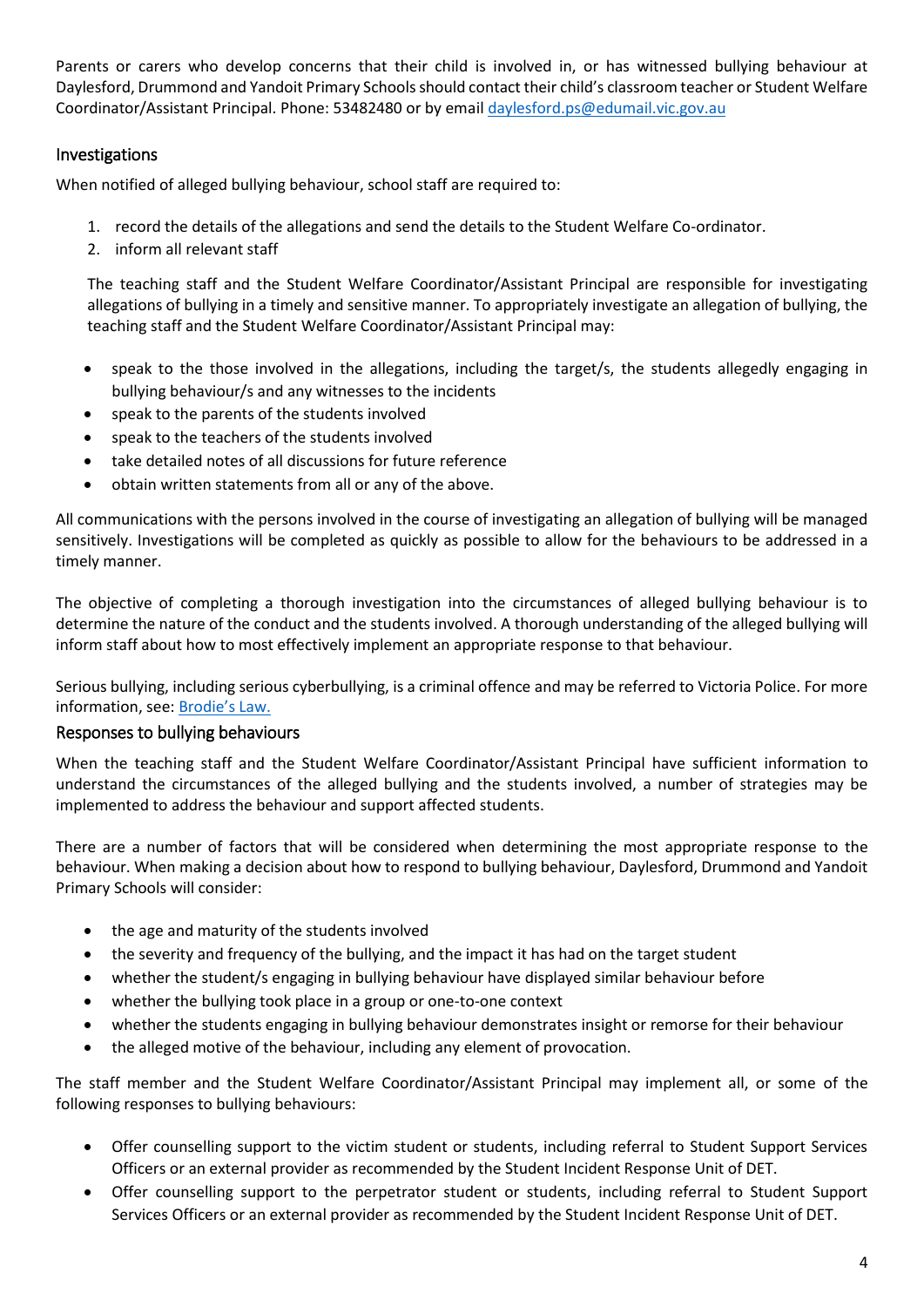- Offer counselling support to affected students, including witnesses and/or friends of the victim student, including referral to Student Support Services Officers or an external provider as recommended by the Student Incident Response Unit of DET
- Facilitate a restorative practice meeting with all or some of the students involved. The objective of restorative practice is to repair relationships that have been damaged by bringing about a sense of remorse and restorative action on the part of the person who has bullied someone and forgiveness by the person who has been bullied.
- Facilitate a mediation between some or all of the students involved to help to encourage students to take responsibility for their behaviour and explore underlying reasons for conflict or grievance. Mediation is only suitable if all students are involved voluntarily and demonstrate a willingness to engage in the mediation process.
- Facilitate a process using the Support Group Method, involving the target student(s), the students engaging in bullying behaviour and a group of students who are likely to be supportive of the target(s).
- Implement a Method of Shared Concern process with all students involved in the bullying.
- Facilitate a Student Support Group meeting and/or Behaviour Support Plan for affected students.
- Prepare a Behaviour or Safety Management Plan restricting contact between target and students engaging in bullying behaviour.
- Provide discussion and/or mentoring for different social and emotional learning competencies of the students involved, eg. connect affected students with an older Student Mentor, explicit teaching of the school's resilience programs.
- Monitor the behaviour of the students involved for an appropriate time and take follow up action if necessary.
- Implement year group targeted strategies to reinforce positive behaviours.
- Implement disciplinary consequences for the students engaging in bullying behaviour, which may include removal of privileges, detention, suspension and/or expulsion consistent with our Student Wellbeing and Engagement policy, the Ministerial Order on Suspensions and Expulsions and any other relevant Department policy.

Daylesford, Drummond and Yandoit Primary Schools understand the importance of monitoring and following up on the progress of students who have been involved in or affected by bullying behaviour. Where appropriate, school staff will also endeavour to provide parents and carers with updates on the management of bullying incidents.

The Student Welfare Coordinator/Assistant Principal is responsible for maintaining up to date records of the investigation of and responses to bullying behaviour.

#### FURTHER INFORMATION AND RESOURCES

This policy should be read in conjunction with the following school policies:

- **•** Statement of Values and School Philosophy
- Child Safe Standards Policy
- **•** Student Wellbeing and Engagement Policy
- Digital Technologies Policy.
- Duty of Care Policy
- Inclusion and Diversity Policy

The following websites and resources provide useful information on prevention and responding to bullying, as well as supporting students who have been the target of bullying behaviours:

- [Bully Stoppers](https://bullyingnoway.gov.au/PreventingBullying/Planning/Pages/School-policy.aspx)
- [Kids Helpline](https://kidshelpline.com.au/)
- **•** [Lifeline](https://www.lifeline.org.au/)
- [Bullying. No way!](https://bullyingnoway.gov.au/PreventingBullying/Planning/Pages/School-policy.aspx)
- **•** [Student Wellbeing Hub](https://www.studentwellbeinghub.edu.au/)